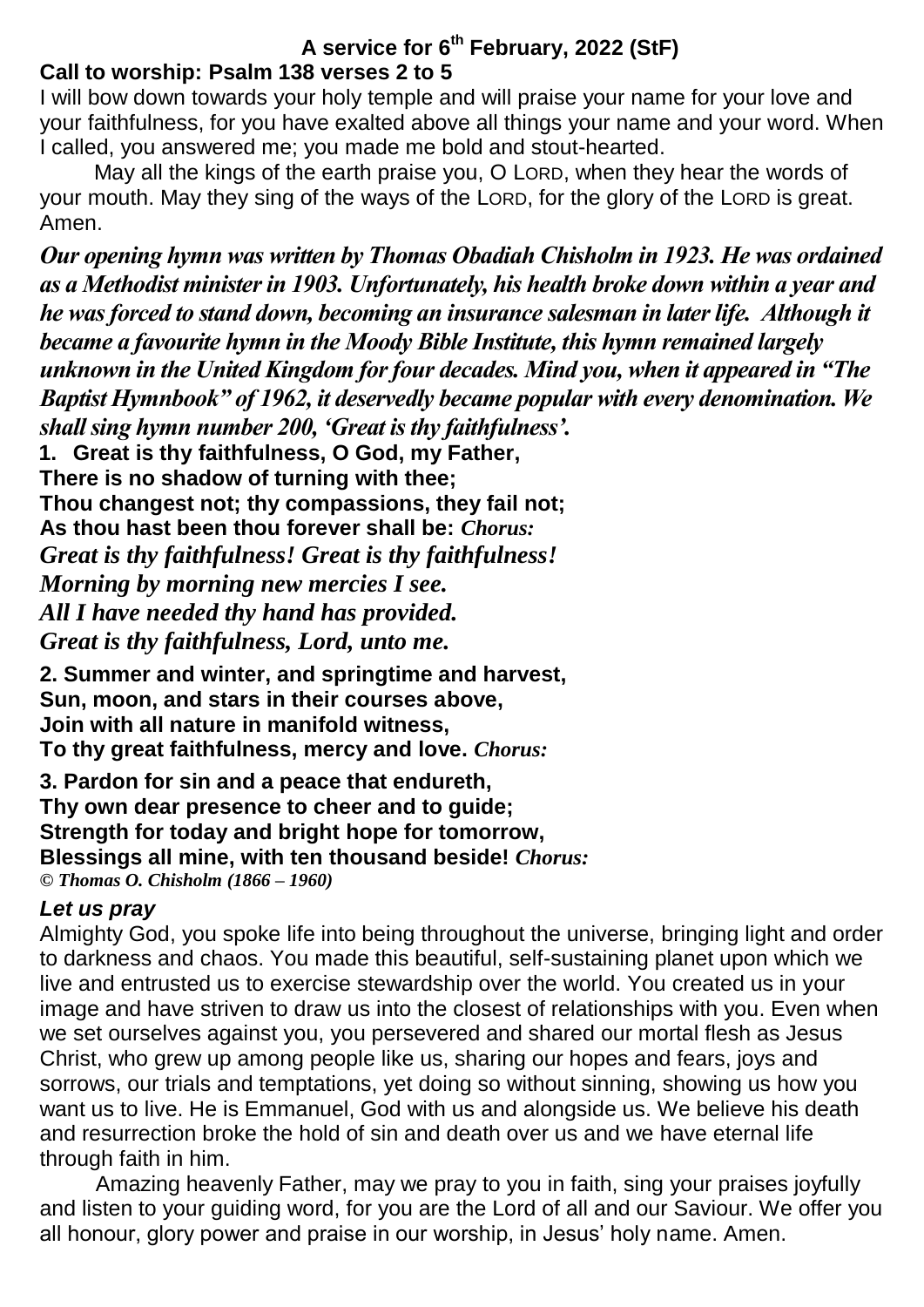#### *Let us offer a prayer of thanksgiving and confession to the Lord. When I say, 'Lord, in your mercy', please reply, 'Hear our prayer'.*

Heavenly Father, we offer thanks for the many blessings we receive from you, day by day: for the many good things we enjoy; for people who have blessed us by their example and loving-care, but most of all that you love us even at our worst, when we are loveless and unlovable.

### *'Lord, in your mercy' …………….. 'Hear our prayer'.*

Merciful Lord, pardon us when we don't love our neighbours as we love ourselves and for times when we see neighbours in need or distress but don't help them. Forgive us, too, for our failure commit ourselves to you and to serve you whole-heartedly. Help us to change our ways, so that our lives become Christ-centred, not self-centred.

## *'Lord, in your mercy', please reply, 'Hear our prayer'.*

Gracious and faithful God, we believe that you have heard our prayer and have not only forgiven us, but you call us to follow you once more, unburdened by guilt. Therefore, Lord, as you offer us a fresh start, fill us now with the power of the Holy Spirit to love and serve both you and our neighbours faithfully and joyfully in the blessed name of Christ Jesus our Lord and Friend. Amen.

### *We shall say the prayer our Lord taught his disciples:*

**Our Father, who art in heaven, hallowed be thy name; thy kingdom come; thy will be done; on earth as it is in heaven. Give us this day our daily bread. And forgive us our trespasses as we forgive those who trespass against us. And lead us not into temptation, but deliver us from evil. For thine is the kingdom, the power and the glory, for ever and ever. Amen.**

*Our next hymn was written by Daniel Schutte in 1981. He was born in Wisconsin, USA, in the same year as me and became a Jesuit in the same year that he published this hymn. He entered parish ministry in Milwaukee serving as director of music at Immaculate Heart of Mary and then Our Lady of Lourdes parishes and is a prolific hymn-writer for the Catholic Church. Hymn number 857, 'I, the Lord of sea and sky,'*

**1. I, the Lord of sea and sky, I have heard my people cry; All who dwell in dark and sin My hand will save. I, who made the stars of night, I will make their darkness bright. I will speak my word to them. Whom shall I send?** *Chorus: Here I am, Lord. Is it I, Lord? I have heard you calling in the night. I will go, Lord, If you lead me; I will hold your people in my heart.* **2. I, the Lord of snow and rain, I have borne my people's pain;**

**I have wept for love of them –**

**They turn away.**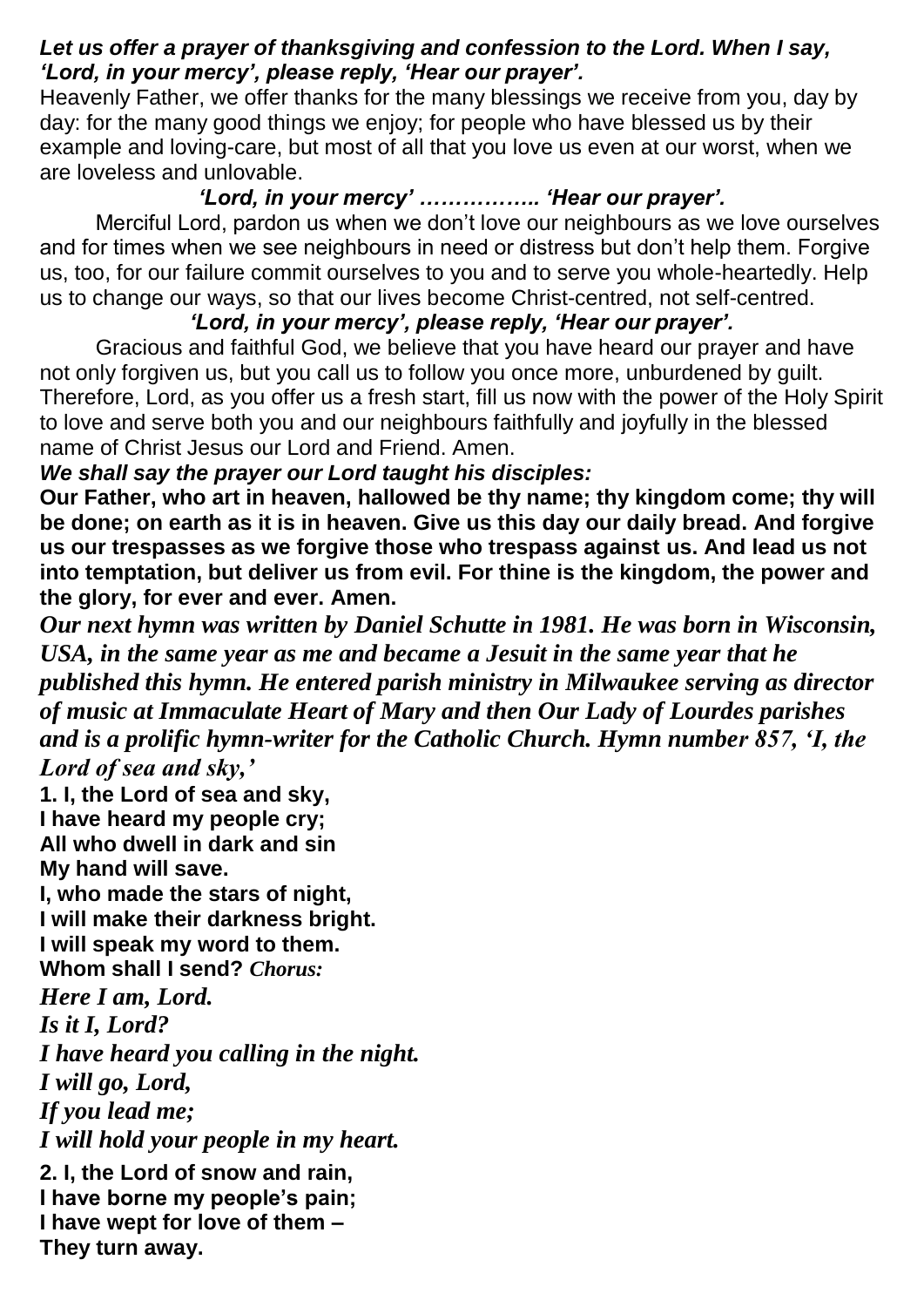**I will break their hearts of stone, Give them hearts for love alone; I will speak my word to them. Whom shall I send?** *Chorus:*

**3. I, the Lord of wind and flame, I will tend the poor and lame, I will set a feast for them – My hand will save. Finest bread I will provide Till their hearts are satisfied; I will give my life to them. Whom shall I send?** *Chorus: © 1991 Daniel L. Schutte & New Dawn Music*

#### *We come now to our prayers of intercession. Let us pray.*

Sovereign God, Light of the world, you are our strength and refuge in times of trouble and our delight in good times. You bless us with your love, so, we turn to you, asking you to help us to act as your earthly hands by helping neighbours who are in need or any kind of trouble. Although our own powers are limited and at times the brokenness of our world threatens to overwhelm us, we are not afraid to ask you to reach out to inspire people with power and influence who can heal the suffering we see around us, for we know that to you all things are possible.

Lord, we are aware of the brokenness of this beautiful, yet fragile world and of our call to bear the gospel light of our Saviour, help us to play what part we can to build a better world by seeking justice for all, by campaigning to relieve poverty here and abroad, by sharing the earth's resources instead of fighting over them and by learning to co-operate with one another, accepting and even celebrating our differences, rather than allowing them to divide us.

We remember in our prayer the poor, disfranchised and marginalised in the world, particularly people from the Developing world whose lives are often painful, bitter and short and who are desperately short of COVID19 vaccines. We know that, the more people who are vaccinated, the less likely it is that new variants will develop, so we pray that excess vaccines will be distributed, rather than expiring in warehouses, in order that our poorer brothers and sisters will be protected against the pandemic.

Heavenly Father, we grieve at our inability to co-exist peacefully with our neighbours, especially as the tensions between Ukraine and Russia could spill into open conflict, adding to the number of wars that not only result in deaths, injury and destruction, but swell the number of refugees who face danger, exploitation and rejection in their search for a fresh, safe start. Teach the leaders of all nations to find better ways of resolving differences with neighbours, rather than resorting to force and inspire them to rule with justice and mercy, for only then can true peace prevail. In your mercy, remember people in Afghanistan, Ethiopia and Sudan where strife is threatening to compound catastrophic famines, threatening the lives of millions. We ask that governments and relief agencies may be able to avert a large-scale catastrophe in these countries.

Gracious Lord, hear our prayer for people who have lost loved-ones because of COVID19, or during this pandemic; others who are suffering from long COVID19, or who lost employment because of the end of furlough or lockdown; people who are burdened by debt as a result of the pandemic; neighbours who are lonely, afraid, or who feel abandoned by families and friends; people whose relationships have broken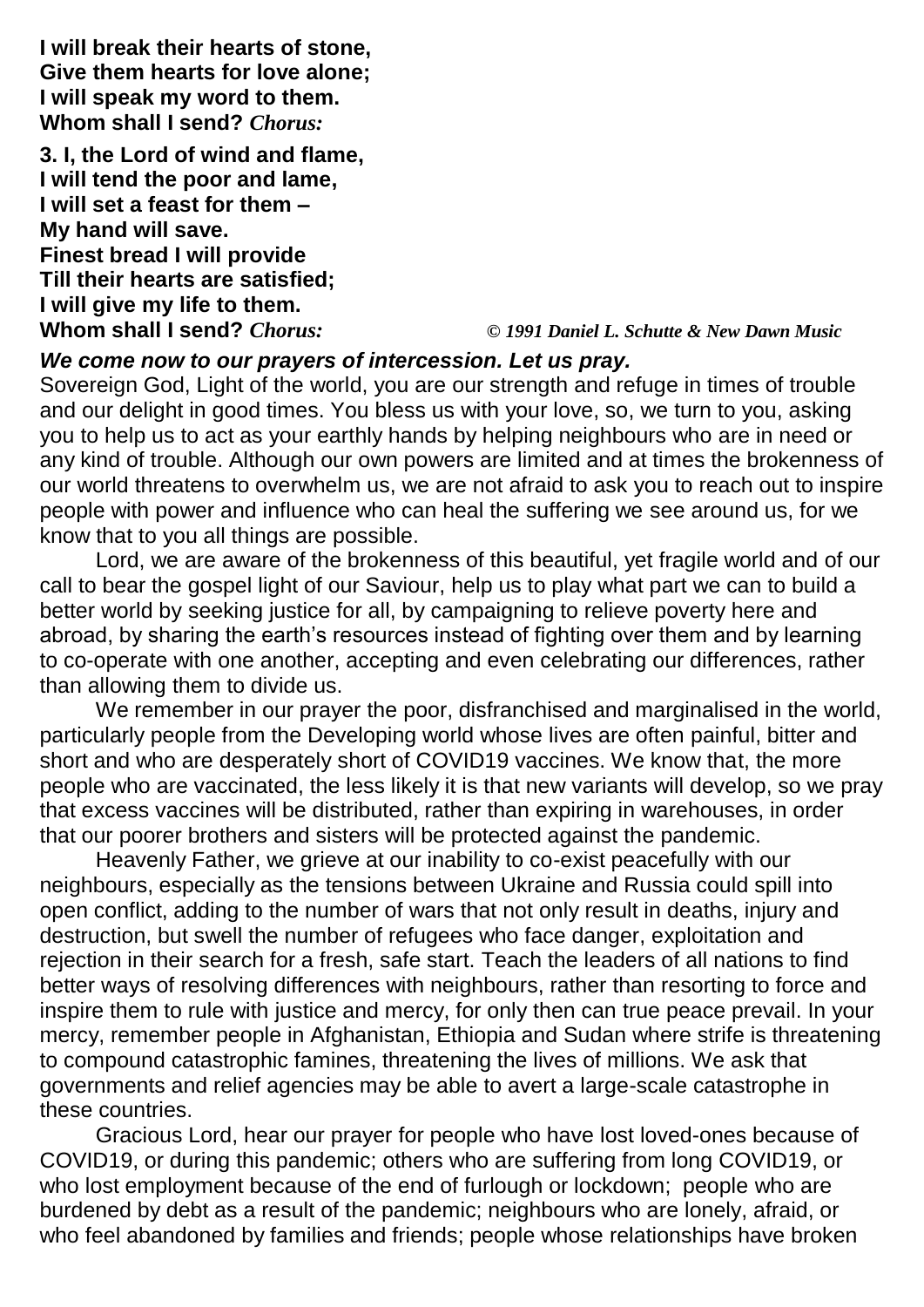down and children whose lives have been restricted and whose education has been damaged during the last two years.

Jesus came to bring healing and wellbeing, so we ask you to look with compassion on people who are sick in body, mind, or spirit, particularly those whose condition is a result of events of the last two years. Help them find healing, renewed strength and hope, not only as a result of the care and support they receive, but by experiencing your loving presence in their need. We pray, too, for people who live with a dementia and their friends, families and carers for whom the pandemic has been almost unbearable. Loving Lord, comfort them in their distress and ease their brokenness.

In a time of silence, we bring to mind people around us who are in special need of your care and, as we name them before you, we are confident you will know their needs and will reach out to them in loving-kindness: ………………

Lord, help us to offer them practical support and friendship as well as sympathy, but embrace everybody for whom we pray with the warmth of your love, offering them healing, courage, comfort and lasting peace.

Holy God, we pray for our church, churches in our district and, indeed, for the World Church as we begin to emerge from the shadow of the pandemic. Help us learn new, effective ways to serve our communities and to reflect the goodness and grace of Jesus by proclaiming Good News with one voice and serving him with united hearts.

Lord, hear our prayer as we ask you to bless people who have worked steadfastly to support us throughout this pandemic: workers in the NHS, carers in both homes and in the community, scientists who are developing both anti-COVID vaccines and medicines, besides key-workers in production, transportation, warehousing and retail throughout the country. May they remain successful and safe in their work, Lord.

Abba, Father God, look upon us, our families and our friends with compassion. Keep us safe and guide us in your holy ways, so we may bear the light of the gospel message into the darkest corners of your kingdom, in the glorious name of our Saviour Jesus Christ. Amen.

### *We continue our worship with a hymn written by John Bell and Graham Maule of the Iona Community. They often set hymns to Scots ballad tunes, in this case "Kelvingrove". We shall sing number 673, 'Will you come and follow me,'*

**1. Will you come and follow me If I but call your name? Will you go where you don't know And never be the same? Will you let my love be shown, Will you let my name be known, Will you let my life be grown In you, and you in me? 2. Will you leave yourself behind If I but call your name? Will you care for cruel and kind And never be the same? Will you risk the hostile stare Should your life attract or scare, Will you let me answer prayer In you, and you in me?**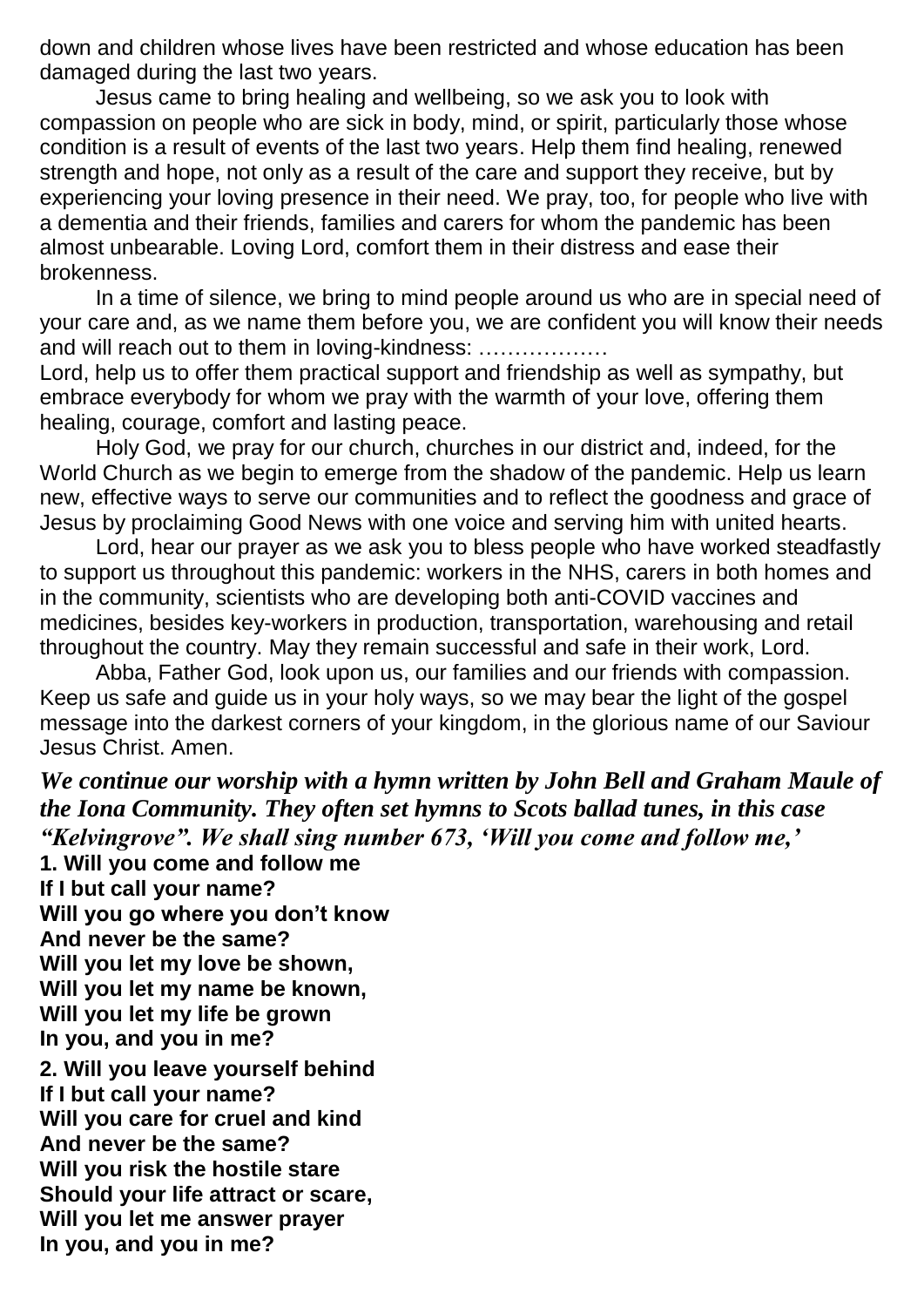**3. Will you let the blinded see If I but call your name? Will you set the pris'ners free, And never be the same? Will you kiss the leper clean And do such as this unseen, And admit to what I mean In you, and you in me? 4. Will you love the 'you' you hide If I but call your name? Will you quell the fear inside, And never be the same? Will you use the faith you've found To reshape the world around Through my sight and touch and sound / In you, and you in me? 5. Lord, your summons echoes true When you but call my name. Let me turn and follow you, And never be the same. In your company I'll go Where your love and footsteps show.**

**Thus, I'll move and live and grow**

**In you, and you in me.** *© John Bell & Graham Maule WGRG (1987)*

### **The Old Testament reading is Isaiah chapter 6 verses 1 to 8**

In the year that King Uzziah died, I saw the Lord. He was sitting on his throne, high and exalted, and his robe filled the whole Temple. Round him flaming creatures were standing, each of which had six wings. Each creature covered its face with two wings, and its body with two, and used the other two for flying. They were calling out to each other:

"Holy, holy, holy! The LORD Almighty is holy! His glory fills the world."

The sound of their voices made the foundation of the Temple shake, and the Temple itself was filled with smoke. I said,

"There is no hope for me! I am doomed because every word that passes my lips is sinful, and I live among a people whose every word is sinful. And yet, with my own eyes, I have seen the King, the LORD Almighty!"

Then one of the creatures flew down to me, carrying a burning coal that he had taken from the altar with a pair of tongs. He touched my lips with the burning coal and said,

"This has touched your lips, and now your guilt is gone, and your sins are forgiven." Then I heard the Lord say,

"Whom shall I send? Who will be our messenger?" I answered,

"I will go! Send me!" Amen.

# **Our Gospel reading is Luke chapter 5 verses 1 to 11**

One day Jesus was standing on the shore of Lake Gennesaret while the people pushed their way up to him to listen to the word of God. He saw two boats pulled up on the beach; the fishermen had left them and were washing the nets. Jesus got into one of the boats—it belonged to Simon—and asked him to push off a little from the shore. Jesus sat in the boat and taught the crowd.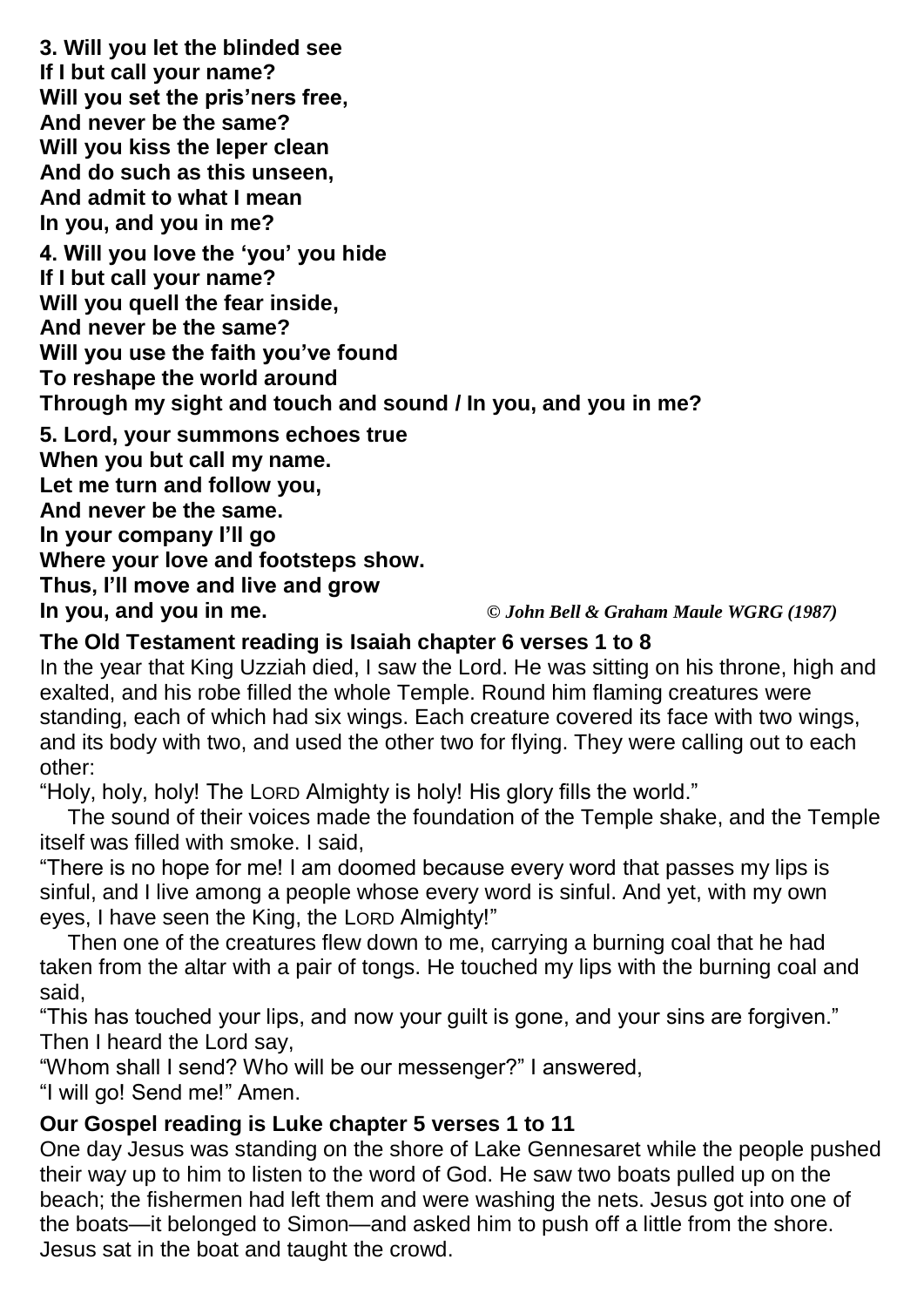When he finished speaking, he said to Simon,

"Push the boat out further to the deep water, and you and your partners let down your nets for a catch."

"Master," Simon answered, "we worked hard all night long and caught nothing. But if you say so, I will let down the nets."

They let them down and caught such a large number of fish that the nets were about to break. So they motioned to their partners in the other boat to come and help them. They came and filled both boats so full of fish that the boats were about to sink. When Simon Peter saw what had happened, he fell on his knees before Jesus and said,

"Go away from me, Lord! I am a sinful man!"

He and the others with him were all amazed at the large number of fish they had caught. The same was true of Simon's partners, James and John, the sons of Zebedee. Jesus said to Simon,

"Don't be afraid; from now on you will be catching people." They pulled the boats up on the beach, left everything, and followed Jesus. Amen.

**Address:** *"Do not be afraid; from now on you will be catching people."* **Luke 5:10** The passage describing the call of Isaiah is not intended to be literal, but is a metaphor about God's grandeur and holiness. God's presence not only filled the temple – his presumed dwelling-place – but the cries of **'Quadosh! Quadosh! Quadosh Adonai!' 'Holy, holy, holy is the Lord!'** by the seraphim made the whole building shake and smoke. I use the word 'seraphim', instead of angels because 'seraph' in Hebrew means 'burning being' as well as noble or holy and that matches Isaiah's description. The Lord's holiness overwhelmed Isaiah, as he bewailed his inadequacy and impurity, besides the impurity of his people. The seraph who touched his lips with a glowing coal from the altar symbolised Isaiah's purification, allowing him to answer God's call to serve as a prophet. And serve he did, for this Isaiah – and there were probably at least three who proclaimed in his name – continued in his ministry for forty years.

Luke's account of how Jesus called his first disciples provides us with an insight into the nature of being called and has elements that I recognise in my own call to preach. Luke tells us that Jesus was almost forced into the waters of **Lake Gennesaret**, otherwise the **Sea of Galilee**, by a large crowd that wanted to hear him preach. Jesus noticed two fishing boats at the water's edge and decided to proclaim the Good News from a floating pulpit, so he asked Simon Peter if he could use his boat as his preaching post. Simon and his fellow fishermen agreed, for they were washing their nets after a signally unsuccessful night's fishing on the lake and probably felt that they needed to have their spirits raised. Moreover, Jesus had recently healed Simon's mother-in-law, so Simon was almost certainly curious about him. Clearly, he hoped to find out more about Jesus.

Our Lord preached from Simon's boat, which was close to the shore. It is noteworthy that he preached sitting down, not because he was afraid of tipping Simon's boat over, but because Hebrew preachers sat when they spoke the word of God and stood when they read the Scriptures. Once he had finished preaching, Jesus directed Simon to put out into deep water and to lower their nets to catch fish. As an experienced fisherman, Simon knew he could expect to catch nothing in daylight, so he said, **"Master, we have worked all night long but have caught nothing. Yet if you say so, I will let down the nets."** The Greek word, translated as **'Master'**, is **'Epistata'**, and is a term of respect, though not comparable to **'Rabbi'**. In other words, Simon recognised Jesus' authority, but lowered the net only to oblige him, rather than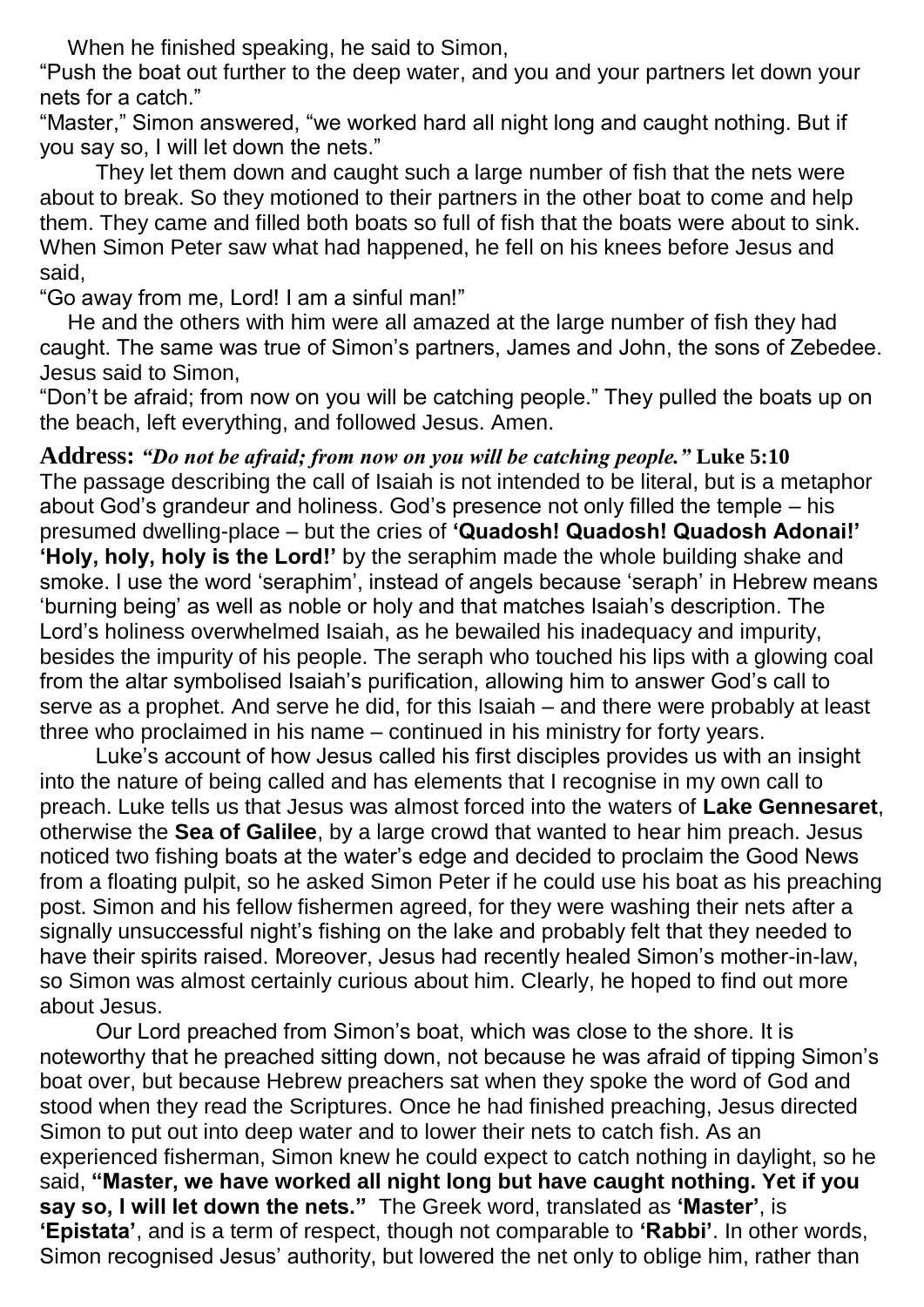expecting that Nazarene carpenter to be able to show him how to do his job. However, as a result of obeying Jesus, Simon saw his nets begin to tear, such was the number of fish they had caught. Indeed, when James and John went to share the load, both boats were so full that they were in danger of sinking!

Simon was filled with such awe that he fell onto his knees before the Lord and pleaded, **"Go away from me, Lord, for I am a sinful man!"** Like Isaiah in the temple, Simon felt lost, inadequate and fearful in the presence of somebody who was clearly more than a wise man, for such a catch heralded Jesus' divinity. He no longer used **Epistata, but Kyrios**, which is used for a supreme authority, or even God. As with Isaiah, Simon was put at his ease and called to serve the Lord, though in Simon's case there was no touching of his lips with a live coal, but instead Jesus' injunction, **"Do not be afraid,"** followed by his commission, **"From now on you will be catching people."**  Having responded to the invitation to serve the Lord, both Isaiah and Peter and his friends wholeheartedly committed themselves to their new life.

I have experienced three distinct calls from God, yet to my shame I only answered one of them at once. The first came when I was a lapsed Anglican for, as an ATC officer, most weekends were occupied with gliding, flying, shooting and other activities. It was a complete surprise, when, having started a family, resigned my commission and, finding our parish church unwelcoming, we attended Wordsley Methodist Church for a Brownies' Parade Service. At the end of the service, Carol and I turned to one another and said simultaneously, **"This is where we're meant to be!"**

Soon afterwards I realised with more than a little apprehension that I was being called to preach. Now, being called to become a Methodist was one thing; being summoned to preach was another matter entirely! I was perplexed and afraid. For a start, I was painfully aware that my knowledge and understanding of the scriptures was woefully inadequate and, like Simon Peter, I felt that I was the wrong sort of person to preach the gospel. Therefore, I reasoned that, with my teaching career, as Secretary of 888 Squadron ATC, a youth club leader at New Street and a governor at Buckpool School, I could take on no more responsibilities without seriously damaging my family, or my health, or both! Nevertheless, my call remained, gentle and insistent, so when the Local Preachers arranged an Open Day, I said I'd go. However, when school business prevented me from attending, I triumphantly declared that it must have been conceit on my part; otherwise God would have ensured that I attended the meeting.

A few months later, on Christmas Day, I read a lesson and, at the end of the service, Sister Jane Day, our preacher, challenged me: **"You've been called to preach, haven't you?"** I rolled out all the well-worn excuses, but to no avail. **"If God wants you, he'll make time and give you the resources you need!"** she assured me. Two days later, The Superintendent Minister, Revd. Alan Elgar, visited my home at Sister Jane's request – not mine – and a couple of hours later I had a note to preach, as a result of which many lunches in at least three circuits have been transformed into burnt offerings!

The third call I received was to become a chaplain. Seventeen years ago Carol saw an advertisement in the "Express & Star" for a Chaplain at MHA in Wednesfield. When I read the job specification I knew that Jesus was giving me yet another chance. While the post offered a considerable drop in my income, it was full of new, exciting challenges, so I applied at once, was offered the job and, have been richly blessed by a Saviour who never gives up, even with a hopeless case like me.

My experiences have taught me to listen to and answer Christ's call, even if it seems beyond my ability or is outside my comfort zone. Is anybody here experiencing a